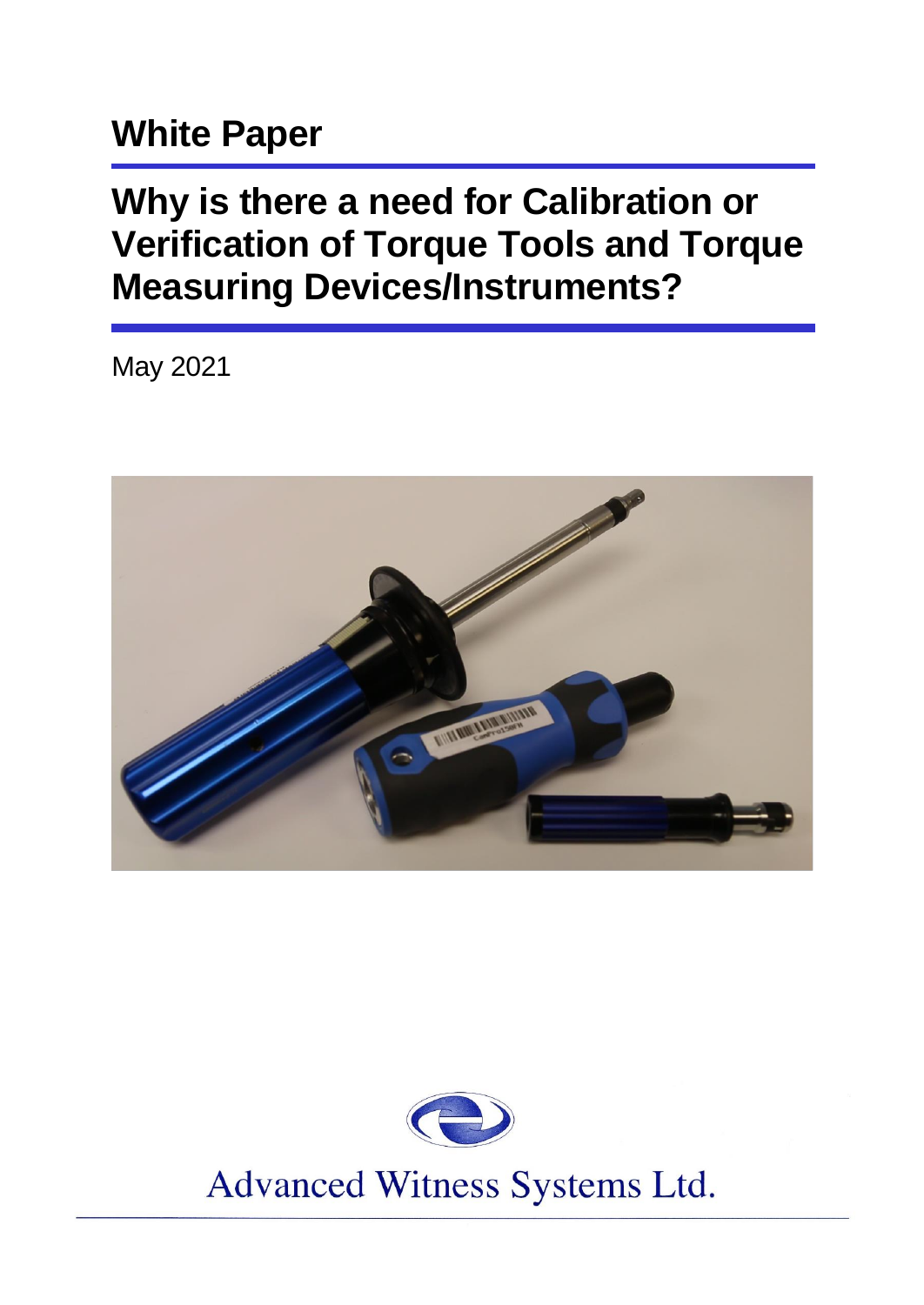### 1. Introduction

Why is there a Need for Calibration or Verification of Torque Tools and Torque Measuring Devices/Instruments?

Is it just to comply with company Quality Control Audits? ISO 9001:2015 for example. The need to have proof of traceable calibration? A piece of paper to be waved in the air and filed. Job done for another 1 or 2 years?

Why one or both of them? What is the difference between them?

Each has its place in Quality Control and performance. This paper gives a brief explanation of the differences and needs of verification and calibration.

#### 2. Verification

Verification is an interim measure to test that the tool or instrument is performing as required at the time of use.

Verification is useful for tools having continual and constant use at one setting (torque value). It allows the user/operator/supervisor to know if the tool still functions correctly and within the required tolerance parameters. For instance, within 4% or 6% of reading. It is a quick check of functionality.

Is it fit to carry out or measure for a short period of time, such as at the start and finish of a production shift or maintenance service operation? For instance, in the maintenance of wind turbines or on wheel nuts for truck and bus transport.

Verification is invariably lower cost.

What it does not do is give true traceability and certainty of the true measurement uncertainty and error.

#### 3. Calibration

Calibration if carried out to known accepted standards does this. It can be more costly due to the cost of the calibration equipment, skill required and the greater complexity and number of operations to be performed. It does however tell you all about that individual tool's performance at the time of the calibration, which is a more believable result than a general conformity statement.

The same applies to instrumentation such asthe performance of a torque transducer, especially when used in conjunction with a torque multiplying gear box or power tool, when the transducer is the control on the fastener/bolt, stud and nut applied torque. Critical examples are in sub sea oil and gas installations, pipe flanges etc.

For Torque, the International Common Standard for Hand Torque tools is ISO 6789:2017. Part 1 for conformities, Part 2 for calibration. In America, ASME B107.300-2010. For Torque Measuring Devices BS7882:2017, BS7996:2018, German DIN51309:2005. Power Tools performance test method ISO5393:2017, German VDE2647, VDE 2645-2.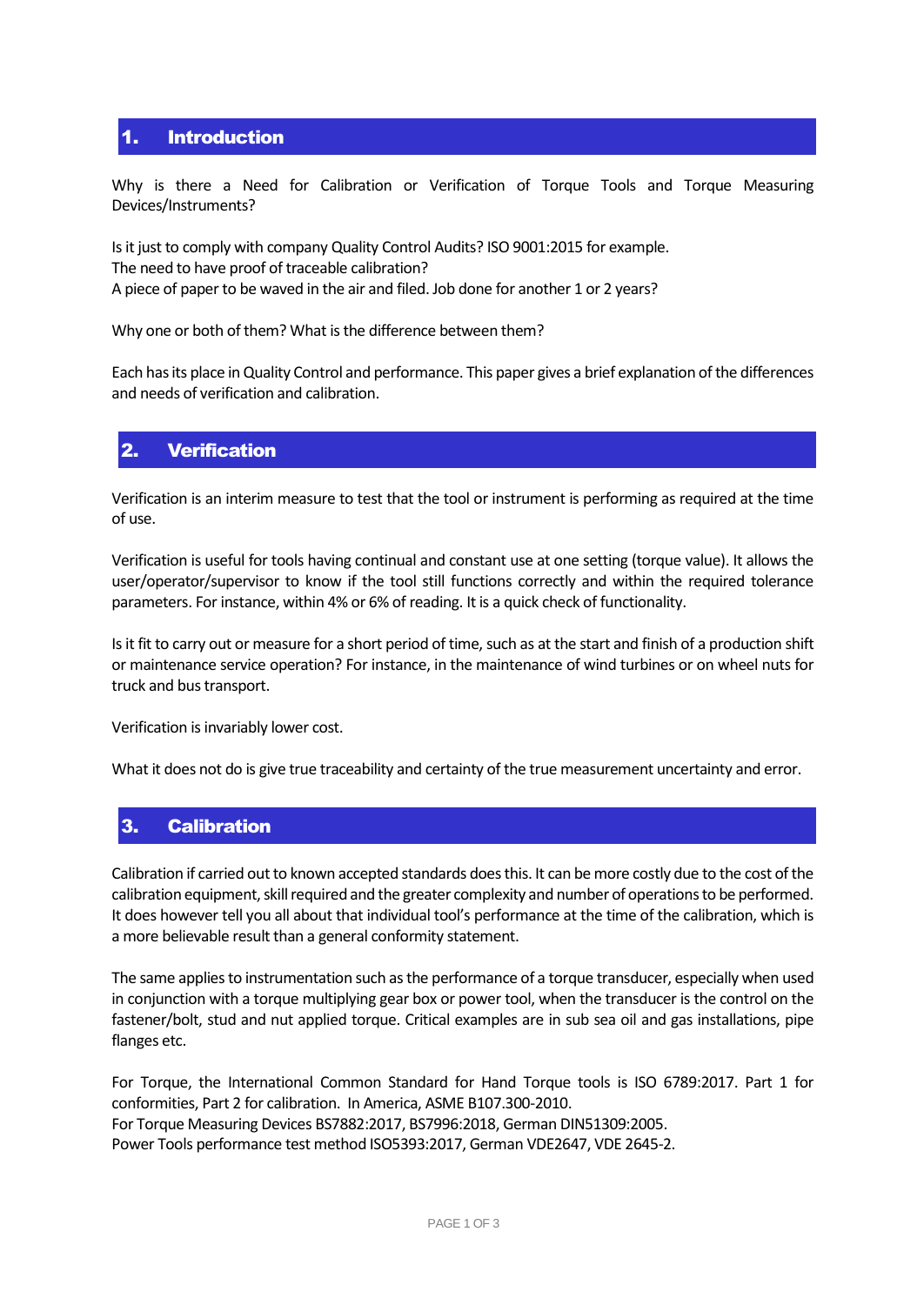### 4. Summary

It is important to use the correct equipment, depending on whether the focus is verification or calibration, and the software to record and keep common compliance to a standard. Advanced Witness Systems Ltd has products to perform these verifications and calibrations, ranging from less than 1 Nm. to 300,000Nm.

Please see our websit[e www.awstorque.co.uk](http://awstorque.co.uk/) to view our datasheets or product videos, or contact us for more information.

*Disclaimer: The information in this white paper is believed to be fair and accurate but represents the view of the staff of AWS Ltd. and should not be used for any specific purpose other than that intended, which is to encourage further questions, understanding and debate of the new standard.*

© Advanced Witness Systems Ltd. 2021